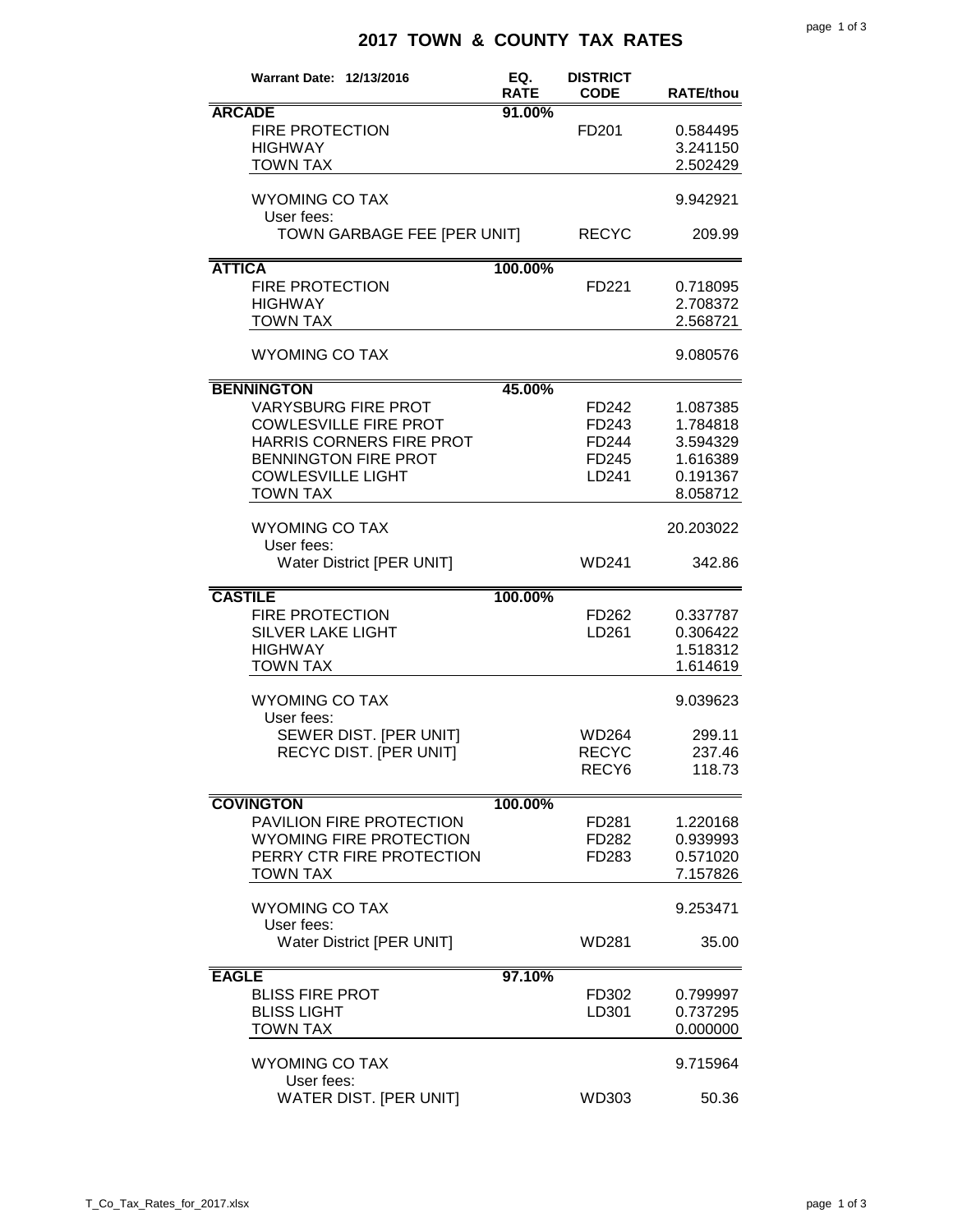## **2017 TOWN & COUNTY TAX RATES**

| <b>Warrant Date: 12/13/2016</b>                                                                                                                                              | EQ.<br><b>RATE</b> | <b>DISTRICT</b><br><b>CODE</b>                     | <b>RATE/thou</b>                                                                 |
|------------------------------------------------------------------------------------------------------------------------------------------------------------------------------|--------------------|----------------------------------------------------|----------------------------------------------------------------------------------|
| <b>GAINESVILLE</b>                                                                                                                                                           |                    |                                                    |                                                                                  |
| <b>GAINESVILLE FIRE PROT</b><br>SILVER SPRINGS FIRE DIST<br><b>CASTILE FIRE DIST</b><br><b>HIGHWAY</b>                                                                       | 100.00%            | FD321<br>FD322<br>FD323                            | 0.922108<br>0.901396<br>0.770846<br>2.864536                                     |
| <b>TOWN TAX</b>                                                                                                                                                              |                    |                                                    | 3.924523                                                                         |
| <b>WYOMING CO TAX</b><br>User fees:                                                                                                                                          |                    |                                                    | 9.235736                                                                         |
| <b>RECYC DIST. [PER UNIT]</b>                                                                                                                                                |                    | <b>RECYC</b><br>RECY <sub>6</sub>                  | 237.46<br>118.73                                                                 |
| <b>GENESEE FALLS</b>                                                                                                                                                         | 100.00%            |                                                    |                                                                                  |
| <b>FIRE PROTECTION</b><br>PORTAGEVILLE LIGHT<br><b>TOWN TAX</b>                                                                                                              |                    | FD342<br>LD341                                     | 0.996478<br>1.333559<br>12.710268                                                |
| <b>WYOMING CO TAX</b><br>User fees:                                                                                                                                          |                    |                                                    | 9.671481                                                                         |
| <b>RECYC DIST. [PER UNIT]</b>                                                                                                                                                |                    | <b>RECYC</b><br>RECY <sub>6</sub>                  | 237.46<br>118.73                                                                 |
| <b>JAVA</b>                                                                                                                                                                  | 80.00%             |                                                    |                                                                                  |
| <b>NORTH JAVA FIRE DIST</b><br>STRYKERSVILLE FIRE PROT<br><b>NORTH JAVA FIRE PROT</b><br>NORTH JAVA LIGHT<br><b>JAVA CENTER LIGHT</b><br>NORTH JAVA WATER<br><b>TOWN TAX</b> |                    | FD363<br>FD364<br>FD365<br>LD361<br>LD366<br>WD362 | 0.650153<br>1.118992<br>0.632346<br>0.424818<br>0.338257<br>1.672667<br>4.492500 |
| <b>WYOMING CO TAX</b>                                                                                                                                                        |                    |                                                    | 11.387678                                                                        |
| <b>MIDDLEBURY</b>                                                                                                                                                            | 91.00%             |                                                    |                                                                                  |
| <b>FIRE PROTECTION</b><br><b>AMBULANCE</b><br><b>HIGHWAY</b><br><b>TOWN TAX</b>                                                                                              |                    | FD381<br>FD382                                     | 0.817510<br>0.138679<br>3.986385<br>4.672407                                     |
| <b>WYOMING CO TAX</b>                                                                                                                                                        |                    |                                                    | 10.117187                                                                        |
| User fees:<br>RECYC DIST. [PER UNIT]                                                                                                                                         |                    | <b>RECYC</b><br>RECY <sub>6</sub>                  | 237.46<br>118.73                                                                 |
| <b>ORANGEVILLE</b>                                                                                                                                                           | 100.00%            |                                                    |                                                                                  |
| <b>VARYSBURG FIRE PROT</b><br>ORANGEVILLE FIRE PROT<br><b>ORANGEVILLE LIGHT</b><br><b>ORANGEVILLE LIGHT</b><br><b>TOWN TAX</b>                                               |                    | FD401<br>FD402<br>LD403<br>LD404                   | 0.376197<br>0.131491<br>0.330844<br>0.000000<br>0.000000                         |
| <b>WYOMING CO TAX</b><br>User fees:                                                                                                                                          |                    |                                                    | 9.207560                                                                         |
| <b>RECYC DIST. [PER UNIT]</b><br><b>WATER DIST. [PER UNIT]</b>                                                                                                               |                    | <b>RECYC</b><br>RECY <sub>6</sub>                  | 237.46<br>501.40<br>118.73                                                       |